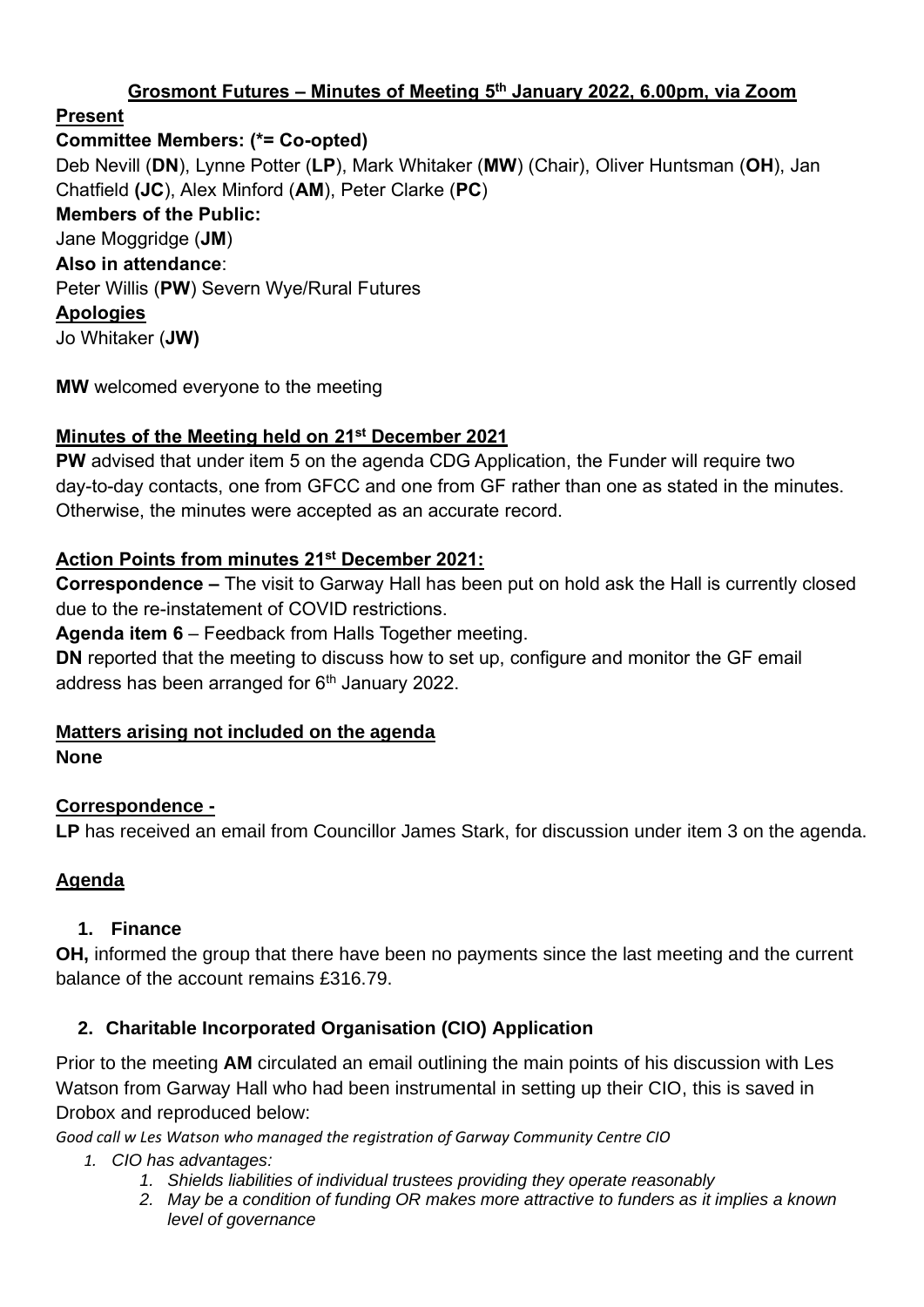- *3. Admin overhead not excessive especially in context of satisfying funder's reporting requirements*
- *4. Useful to demonstrate / allow for independence from Community Council*
- *5. Association model more democratic BUT requires maintenance of Register*
- *2. The Business Plan needs to distinguish charitable work from non-charitable – latter should be on clear arm's length / commercial terms (use similar centres pricing as a guide)*

This discussion confirmed that becoming a CIO is the way to go for GF as it will improve the overall governance of the organisation. Given the wider remit of GF, the association model is more appropriate than the foundation model but will require demonstration of ongoing engagement with the community.

**AM** also circulated a summary of the GF CIO Constitution which is saved in DropBox and included as an addendum to these minutes. This is a guide only to what it contains and does not replace the detailed procedural measures in the agreement itself.

**LP** had a couple of queries on the summary:

- Point 10- what does # indicate? This regards the number of trustees which should be more than three and less than twelve
- Point 23 what constitutes the register? This relates to the GF mailing list of active members; GF CIO is open to all members of the community, but the register details the active members and needs to be kept up to date.

**MW** asked what stage the application is at, **AM** replied that it is pretty much ready for submission by the 16th of January deadline. He has inserted the revised objects and together with **PC** has checked the constitution against the Garway Constitution and Charity Commission Template. The Charity Commission 5-minute guides are very useful. All guidance documents are saved in Dropbox in the CIO information folder.

Those present agreed that **AM** should submit the revised application.

As an action point from the last meeting **JC** has made a list of the policies and procedures that will be required once the CIO is up and running, this is saved in dropbox/work in progress/Policies. **JC** noted that the policies will all need evidence of approval and review as well as evidence that they have been read by the relevant individuals. She has some examples from Garway, but these are all based on the Action for Communities in Rural England (ACRE) templates, as such these are not available to GF. **PW** advised that GAVO and WCVA could provide suitable templates. **AM** suggested that a working group be set up to develop policies as they were central to good governance.

**LP** suggested that we should ask GFCC for a copy of their relevant policies.

**Action - AM to submit revised application.**

**Action – LP to contact GFCC to ask for copies of relevant of policies and procedures. Action – A working group to be established to develop policies**

# **3. Steering Group**

LP sent a letter to the members of the GFCC Town Hall sub-committee on 23<sup>rd</sup> December inviting them to a meeting on 5<sup>th</sup> January, to date she has only had a response from James Stark indicating that he would not be available at the time suggested. **LP** offered to contact the GFCC Chair, David Hughes, to let him know we have had limited success in setting up the inaugural meeting of the Steering Committee and ask for his assistance in fixing a suitable time and date. **AM** suggested that GF set the agenda for the meeting, to include setting the framework for the Partnership agreement and the decision-making process.

**OH** noted that clarification is needed on whether the Sub-committee have autonomy to approve decisions, if approval is required by the main council, then we can't wait for the two monthly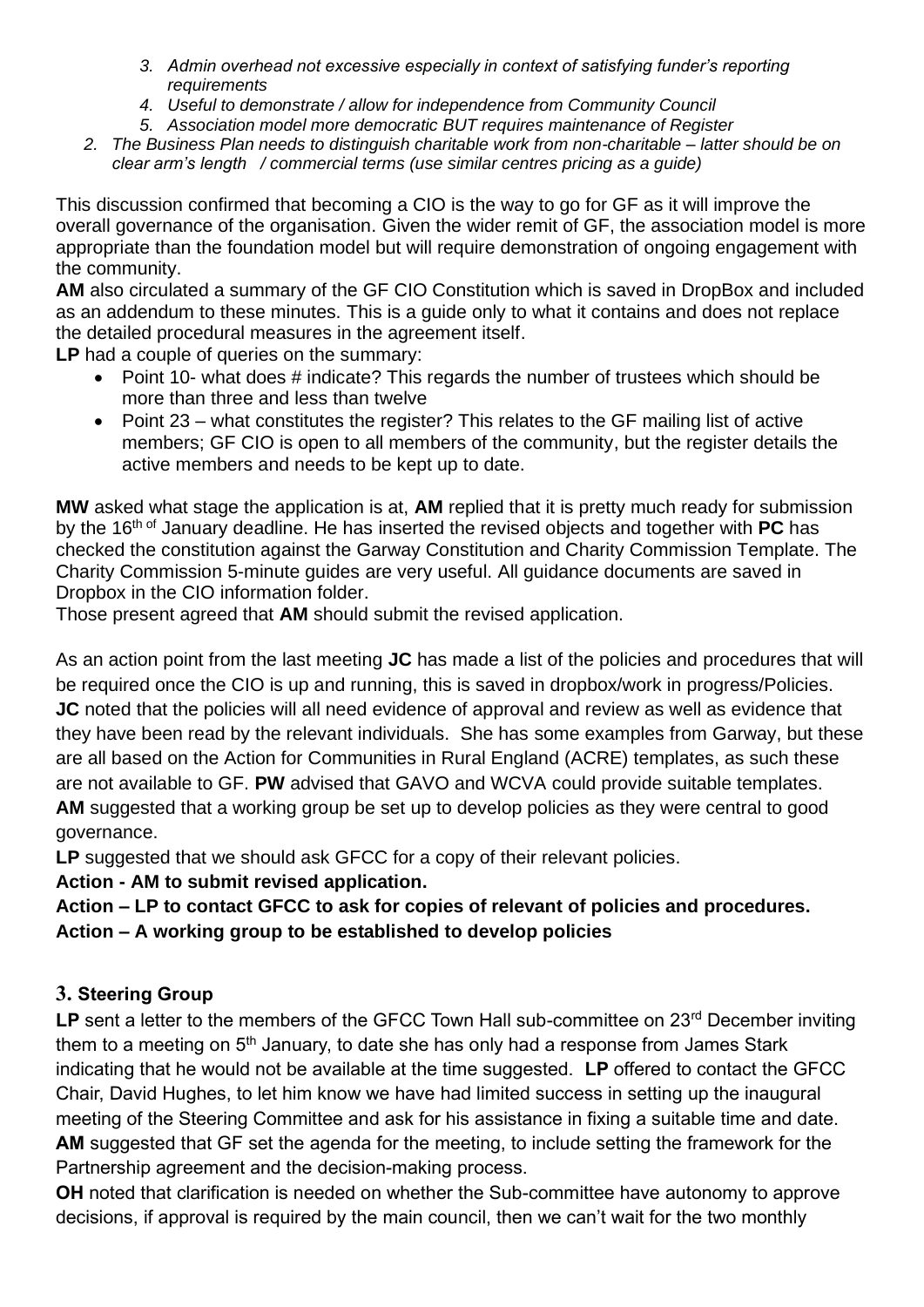council meetings and an alternative system should be established such as approval by email with a 48hr response.

**PC** agreed, staring that the decision-making process must be clear at the first meeting.

**PW** noted that the draft Partnership Agreement as proposed in August was rejected by GFCC. But we do have access to a draft document from North Wales that was accepted by the funder and could be used as a template.

It is very important for the success of the project that we get engagement and a suitable agreement established**, PW** suggested that there should be a meeting of the GF members of the Steering Committee prior to the meeting to determine to set the agenda and ensure that we have a clear unified mind set.

# **Action: LP to contact David Hughes**

# **Action: GF Steering Group members to meet at 4.00 pm on 6th January 2022**

# **5. Capital Development Grant (CDG) Application**

**PW** explained that sections 13-16 are pretty much ready for submission (Dropbox/work in Progress/CDG). But the application would be strengthened if we include some information about the team. This should give a flavour of the breadth of backgrounds of individuals involved in the project, either professionally or in other roles such as involvement in community activities, other charities, or members of GFCC etc. Please could you forward information to JC who will incorporate this info into the application. Then we will need a brief meeting of the CDG subgroup to finalise the application.

As Lead Applicant GFCC must complete the first section of the application form, so this will need to be discussed with the new Clerk.

There needs to be a contact from **GF** who can answer any queries from the Funder. **JC** proposed **LP,** this was seconded by **DN & MW** and approved by those present.

PW gave a brief update on funding, Rural Futures recognise that the repairs are integral to the project, the amount available from the National Lottery Community Fund has been increased to £200,000. **PW** has been in touch with the Heritage Lottery Fund and there is a possibility that between £60 – £100,000 could be available as a top up if the repairs are seen as part of the wider project.

# **Action: All to forward Bio Information to JC**

**Action: CDG Application needs to be discussed at the first Steering Group Meeting** 

# **8. AOB**

**JC** reminded those present that as of 8<sup>th</sup> January 2022 Grosmont Post Office will be closed and the Shop will be under new management, but the long-term future of the Shop is unclear. She queried what impact the loss of this valuable resource in the Village will have on the Community Hub Project.

**PW** suggested this should be considered by the CDG group and included in the application. **Action: JC to raise at the GFCC meeting on 10th January** 

# **Date of Next Meetings:**

GF Steering Committee members 6<sup>th</sup> January 2022, 4.00pm via Zoom GF Committee meeting Tuesday 18th January 2022, 6.00pm via Zoom Joint Town Hall Steering Group – date to be confirmed ASAP

# **There being no further business the meeting closed at 7.31pm**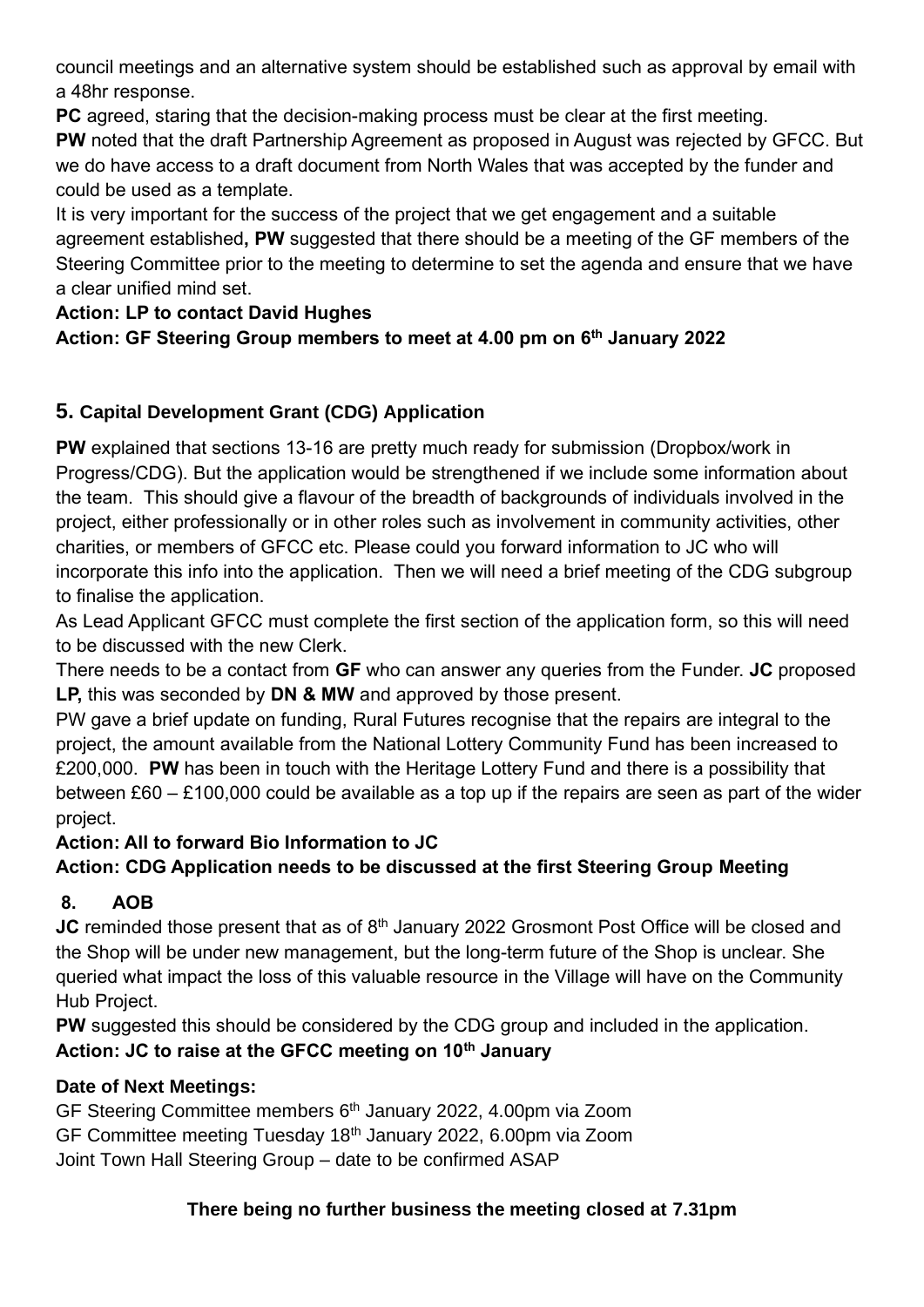### **Addendum: Grosmont Futures – CIO Association Model Constitution : Summary**

(Numbers reference section numbers)

**1 /2 CIO Name and National Location** – formal address to be confirmed

## **3 Objects and Charitable Purposes**

- Key section (esp. from perspective of Charity Commission whose drafting is incorporated 100%)
	- o Benefit residents of Grosmont Fawr without distinction
	- $\circ$  Allows association with residents, local authorities, voluntary and other orgs
	- o Advance education and to provide facilities to improve conditions of life
	- $\circ$  Establish a community center to maintain / manage / co-operate with any statutory authority inn maintenance / management of such a center

### **4 Powers**

- Charity Commission drafting is incorporated 100% (NB Garway carried over some added specific detailed powers)
- Powers over borrowing, lending, lease etc. of properties and maintain & equip, employ & remunerate staff, deposit or invest funds

### **5 Application of income and property**

- Safeguard CIO's assets income & property solely for charitable purposes
- Allows reasonable and proper reimbursement of expenses (incl trustee indemnity insurance)

### **6 Benefits and Payments to charity trustees and connected persons**

• Detailed rules – reasonable & proper / responsibilities of trustees in contracting etc.

### **7 Conflicts of interest and conflicts of loyalty**

• Must be declared. Trustee to absent h/self from discussions and votes

### **8 Liability of members to contribute if GF is wound up**

• No liability for members or trustees

### **9 Membership of Grosmont Futures**

- Lives in Grosmont Fawr and details held in the register
- Process for termination of membership
- No membership fees
- Trustees can create associate or other classes of non-voting membership

### **10-17 Charity Trustees**

- Trustees to manage the affairs of GF exercise powers in good faith and skills and cares reasonable to circumstances (referencing any specialized knowledge or experience)
- Eligibility ->16; acknowledge acceptance of office
- $\bullet$  # Of trustees  $-$  > 3 / < 12
- First trustees hold office till  $1<sup>st</sup> AGM$
- Appointment at AGMs and retirement by rotation. Information to be provided to new trustees
- Retirement, removal and reappointment of trustees
- Taking of decisions by resolution or by electronic means
- Delegation allowed to a committee(s) and procedural rules for committee (2 members / transparency of acts & proceedings, periodic review of arrangements
- Calling, chairing and procedure (incl participation by electronic means